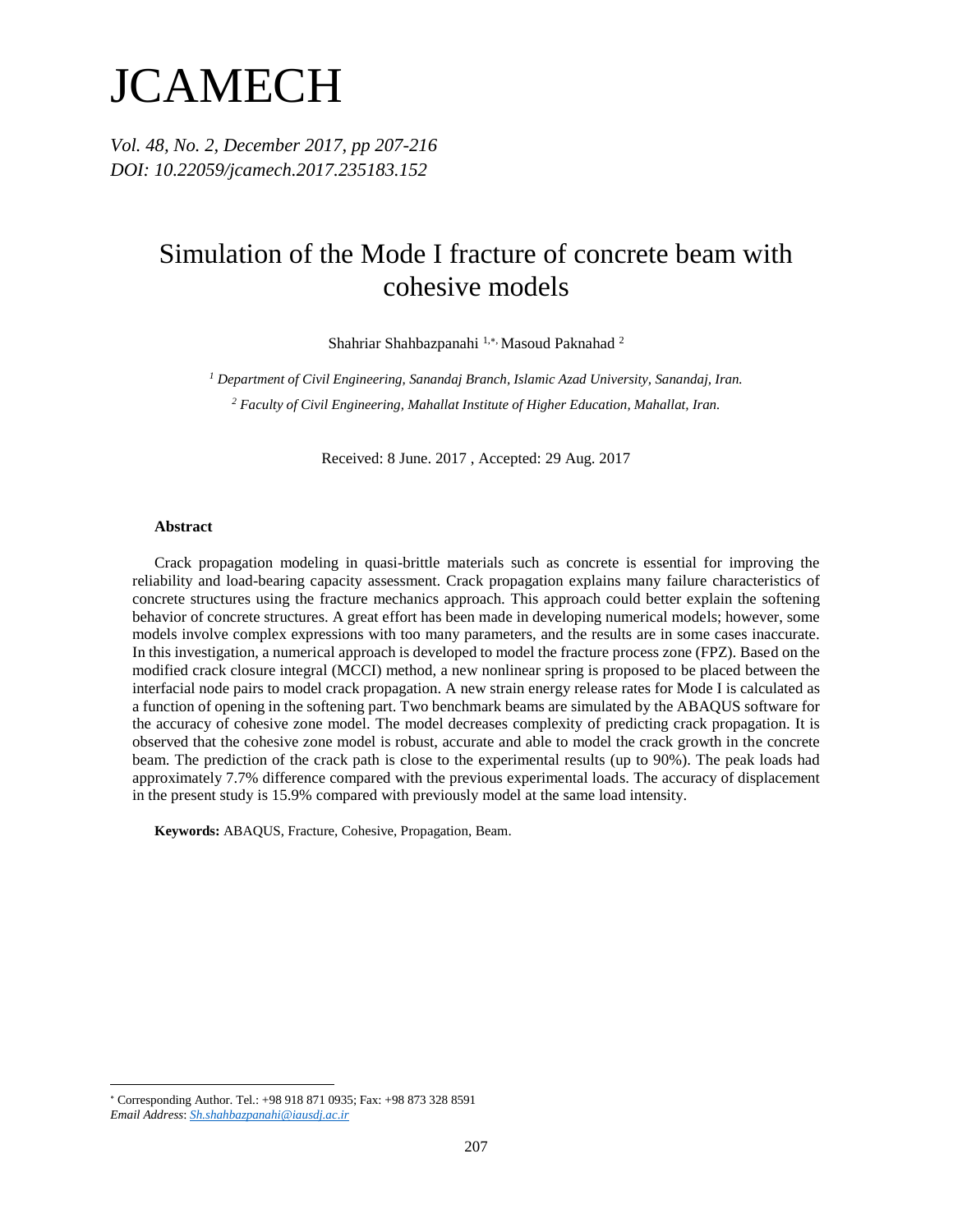#### **1. Introduction**

Sudden failure occurs in concrete structural members such as beams due to the quasi-brittle behavior of the concrete. In general, sudden failures in concrete structures initiate with crack propagation in the tension zone because of an increase in stress or an occurrence of initial crack. Therefore, these failures should be accurately predicted. Material strength and fracture mechanics theories are two major groups of theories in crack growth analysis. In material strength theory, cracks are detected based on strain, stress, or a combination of stress and strain. The disadvantage of this theory is that eliminating the damaged elements may produce stress singularity. Material strength theory, which existed prior to fracture mechanics, uses a crack propagation criterion with no strain energy effect. It explains the propagation of a crack as an unavoidable method of transferring energy between the strain energy of an elastic body and the fracture energy required to produce a new crack. The fracture mechanics theory is considered to be a more accurate method for predicting crack growth (*[1](#page-8-0)*,*[2](#page-8-1)*), as this method is similar to the physical reality of crack propagation (*[3](#page-8-2)*). Two methods are now available for fracture analysis in concrete structures. These can be broadly categorized into Linear Elastic Fracture Mechanics (LEFM) and nonlinear fracture mechanics. LEFM was first used to study the crack propagation in the warships deployed during World War II (*[4](#page-8-3)*). In this method, a coefficient is applied to the stress in the vicinity of the crack tip (*[5](#page-8-4)*). This coefficient is called the stress intensity factor. Since the stress intensity factor depends on the material properties, the size of the crack, the load, and the geometry of the structure, it presents a relationship between the material and the reaction of the structure. Stress singularity at the crack-tip is a characteristic of LEFM. Later, some studies used LEFM in crack propagation analysis, but Kaplan (*[6](#page-8-5)*) found that the deploying LEFM was not acceptable in solving the crack problems with normal concrete structures (*[7](#page-8-6)*). To solve the aforementioned problem, Hillerborg et al. (8) proposed the first model based on nonlinear fracture mechanics for concrete beam. Their study introduced a region, often termed fracture process zone (FPZ), which has the ability to transfer the normal and shear stress. The FPZ plays a remarkable role in the behavior of the cracks and their propagation under apply loading. Hence a study on the role of the FPZ is indispensable to predict and prevent crack propagation under static monotonic load. Although more techniques of crack propagation have been developed in fracture mechanics, the crack modeling to predict the behavior of concrete structures is still far from satisfactory (*[8](#page-8-7)*). Fracture mechanics have been employed to model crack propagation in concrete with strain-softening behavior (*[9](#page-8-8)*,*[10](#page-8-9)*). To describe the crack propagation criterion in the fracture process at the crack tip, the so-called Griffith energy approach can be used. This approach states that the energy release rate, defined as the amount of energy stored in the FPZ, which is required to form the crack, must be sufficiently larger than the critical fracture energy (*[11](#page-8-10)*). Hence, to study the crack state, the crack propagation criterion can be defined in terms of the energy release rate (*[12](#page-8-11)*,*[13](#page-8-12)*). Hillerborg et al. (*[14](#page-8-13)*) used cohesive stress to simulate the FPZ in cracks. In this model the stress reaches the tensile strength at the tip of the crack and is reduced to zero at the critical opening of the crack (*[15](#page-8-14)*). The area under the stress-opening curve equals to the energy release rate. This model is often referred to as the cohesive zone model (CZM). It is deployed to model the FPZ in normalsize structures(*[16](#page-8-15)*). Either the nodal force release method or an interface element with zero initial thickness is used for this purpose (*[17](#page-8-16)*). CZM was first proposed by Dugdale (*[18](#page-8-17)*) to analyze brittle fracture. Hillerborg et al. (*[14](#page-8-13)*) initially used CZM, also known as the fictitious crack model (FCM), to calculate the approximate softening fracture. In the initial study, they illustrated that crack patterning and growth could be accomplished with CZM, even though a rough finite element was applied. However, by using this method, the mesh sensitivity was reduced. Some studies have been carried out to improve the CZM (*[19](#page-8-18)*). Although CZM has been used with the finite element method, its use has been limited owing to the problems of efficiency and software logistics (*[3](#page-8-2)*). The method proposed by Hillerborg et al. (*[14](#page-8-13)*) has been widely applied because of its practicality, accuracy, and cost effectiveness (*[20](#page-8-19)*). Software, such as the ABAQUS, applies the cohesive zone model (CZM) to demonstrate crack propagation. Two types of interface elements were deployed to develop the CZM. One of the most widely used interface elements was the continuum cohesive zone model (CCZM). The alternative interface element called discrete cohesive zone model (DCZM) was simple to implement (*[21](#page-8-20)*). The DCZM was based on the basic idea that the cohesive zone behaved as a spring. This point of view suggested the use of a spring element between interfacial node pairs instead of a 2-D interface element along the crack path. DCZM was applied in the some investigation in the literature review because this method reduced the computational time and was compatible with the finite element (FE) method (*[22](#page-8-21)*,*[23](#page-8-22)*,*[24](#page-8-23)*). One of the methods for crack propagation modeling (*[25](#page-8-24)*) in the DCZM was the virtual crack closure technique (VCCT). This technique calculates the energy used for closing the crack by multiplying the nodal force and displacement opening. The crack length will increase if the energy release rate is larger than the crack resistance. This method was computationally inexpensive and provided satisfactory results (*[26](#page-8-25)*,*[27](#page-8-26)*).

A great effort has been made in developing numerical models; however some of the developed models have complex expressions involving many parameters, and the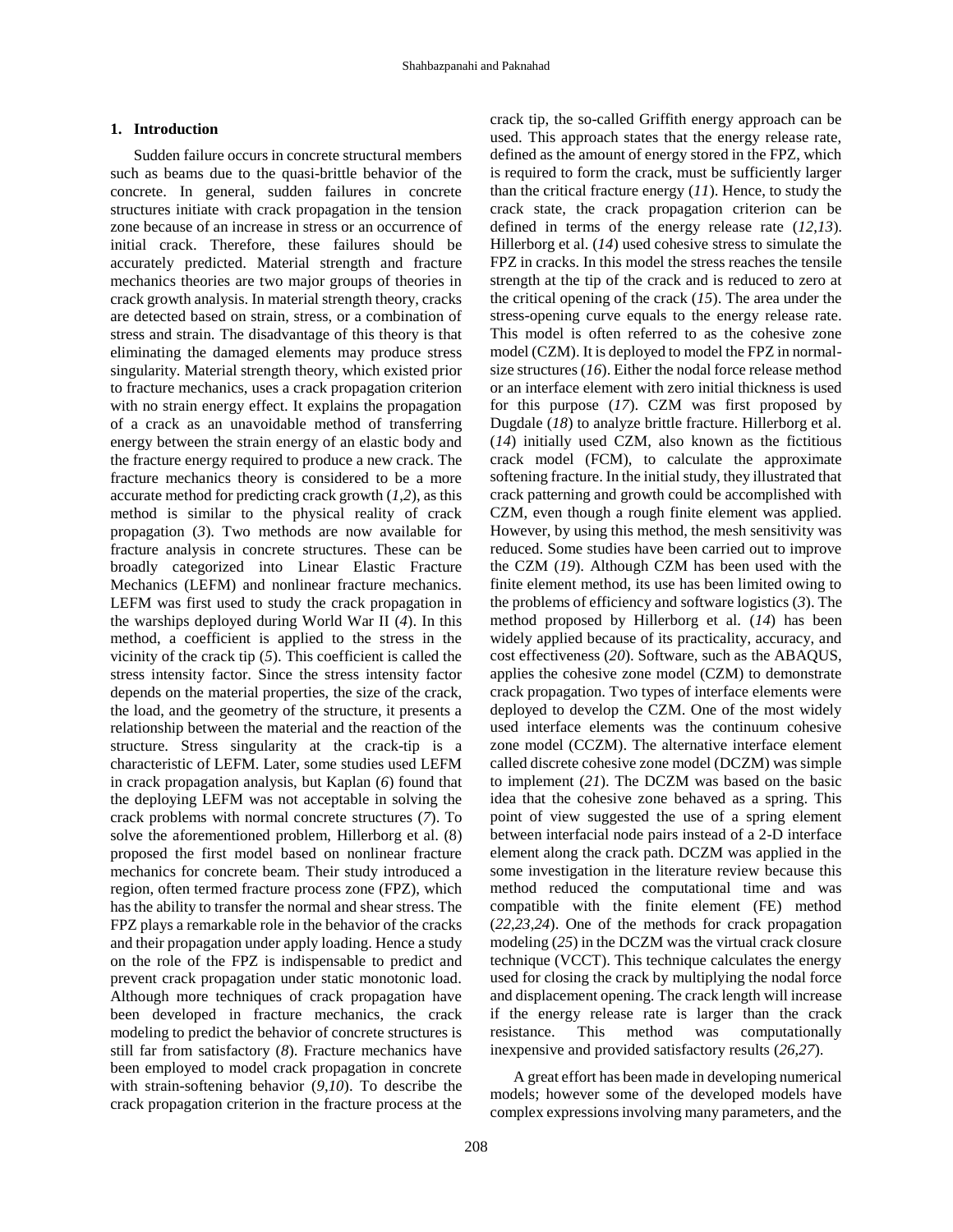results are somewhat inaccurate (*[17](#page-8-16)*). Thus, the exact model to predict the crack propagation is still under debate. In this investigation, a numerical approach is developed to model the FPZ. Based on the modified crack closure integral (MCCI) method, a new nonlinear spring is proposed to place between the interfacial node pairs in order to model the crack propagation. The new strain energy release rates for Mode I as a function of opening in the softening part can be calculated.

#### **2. Materials and Methods**

#### **2.1 Interface element based on DCZM**

Modified crack closure integral (MCCI) method is applied to model DCZM for Mode I fracture. Thus, a nonlinear spring is proposed to be placed between the interfacial node pairs (Figure 1). In this figure, the node pairs '1' and '2' have initially the same coordinates. Spring softening is set at the crack tip between the nodes '1' and '2'. Node '3' is a dummy node and it is only used to illustrate the variation in the crack form. The undamaged tangential stiffness matrix, **K**, of the spring related to nodes '1' and '2' are given by:



Figure 1. Spring interface element between two nodes

$$
\mathbf{K} = \begin{bmatrix} k_{x} & 0 & -k_{x} & 0 \\ 0 & k_{y} & 0 & -k_{y} \\ -k_{x} & 0 & k_{x} & 0 \\ 0 & -k_{y} & 0 & k_{y} \end{bmatrix}
$$
 (1)

where  $k_x$  and  $k_y$  are the stiffness values corresponding to the local coordinates *x* and *y*, respectively. The stiffness matrix is assigned to the AMATRX in the ABAQUS UEL.

During the elastic zone, tangential stiffness matrix can be estimated as:

$$
k_x = \frac{GB\Delta_a}{h} \text{ and } k_y = \frac{EB\Delta_a}{h} \tag{2}
$$

where B is the thickness of the beam, h is the thickness of the FPZ and  $\Delta_a$  is the element size. The E and G are Young's modulus and shear modulus, respectively. The elastic zone is defined where  $0 < \delta < w_0$ .  $w_0$  is the critical opening.

### **2.2 Discrete Cohesive Zone Model**

Figure 2 illustrates the softening stiffness part. A triangular type cohesive law is used in this research. On the softening part of the cohesive law,  $k_{soft}$ , stiffness for mode I is determined as:

$$
k_{soft} = \frac{\sigma_l}{w}
$$
 (3)

where  $\sigma$  and w are the stress and opening in the softening part, respectively. On other hand, we have:

$$
\frac{f_t}{w_c - w_0} = \frac{\sigma_l}{w_c - w} \Rightarrow \sigma_l = \frac{f_t(w_c - w)}{w_c - w_0}
$$
\n<sup>(4)</sup>

where  $w_c$  and  $f_t$  are the maximum opening and tensile strength of the concrete , respectively. Substituting Eq. (4) into Eq.(3) leads to:

$$
k_{soft} = \frac{f_t(w_c - w)}{w(w_c - w_0)}
$$
(5)

The strain energy release rate for Mode I,  $G_I$ , is

$$
G_{I} = \frac{f_{t}w_{c}}{2} + \frac{(w-w_{0})}{2}(f_{t} + \sigma)
$$
 (6)

Substituting Eq.(4) into Eq.(6) leads to:

$$
G_l = \frac{f_t w_0}{2} + \frac{(w \cdot w_0)}{2} \left( f_t + \frac{f_t (w_c \cdot w)}{w_c \cdot w_0} \right) = \frac{f_t w_c}{2} + \frac{f_t (w_c \cdot w)(w \cdot w_0)}{2(w_c \cdot w_0)}.
$$
 (7)

When  $w < w_0$ ,  $G_I = 0.0$  and  $k_y$  is calculated by Eq. (2). When  $w_0 < w < w_c$ , the softening part of the cohesive law,  $k_y = k_{soft}$  and is determined from Eq. (5), G<sub>I</sub> is determined from Eq. (7). When  $w > w_c$ ,  $k_y$  is equal to zero,  $G_I = G_{Ic}$ and the element is removed. The  $G_{Ic}$  is the critical fracture energy of Mode I in the concrete which is the total area under the curve. This formulation is implemented through a user defined subroutine UEL in the ABAQUS.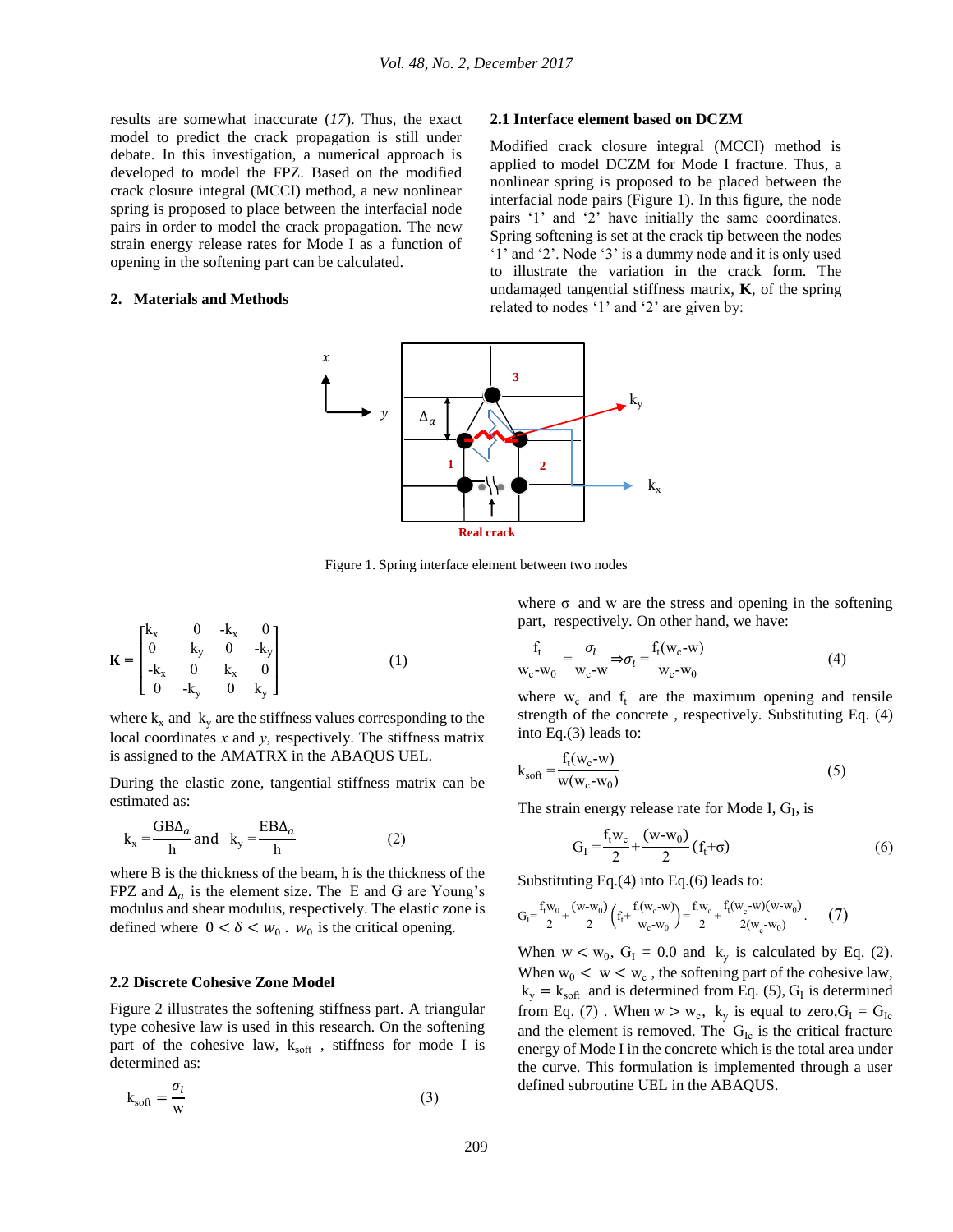Shear stress is transferred by fracture zone,  $k_x$ , in the tip of crack that it is required to be modeled by interface element. Experimental formulation is applied by Jeang and Hawkins  $(28)$  $(28)$  $(28)$  to the stiffness values,  $k_x$ , corresponding to the local coordinates x.



Figure 2. Triangular type cohesive law for the concrete

# **2. 3 Formulate and Calculate Crack Extension and FPZ Length**

Previous modeling of crack propagation regarded crack extension length as the mesh size. Crack extension is related to the ratio of the notch length to the beam depth and the crack opening (*[29](#page-9-1)*) and does not depend on the mesh size, thus, crack extension must be accurately defined in the model. Crack extension is essential in the fracture mechanics and is based on the FPZ length. Crack extension has a linear relationship with the FPZ length until COD reaches 3.6  $G_c/f_t$ , where  $f_t$  is the tensile strength of concrete beam. Then, crack extension increases and the FPZ length decreases. Thus, crack extension can be derived as follows (23):

$$
\text{If} \quad \Delta u \ll 3.6 \frac{G_C}{f_t} : \ L' = l_p(h \text{-} a_0)
$$

If  $\Delta u > 3.6$  L' = -0.1 l<sub>p</sub>(h-a<sub>0</sub>)+0.91 (8)

where  $L'$ , h and  $a_0$  are the crack extension, the depth of the beam and the length of the initial notch, respectively. Thus, an exact criterion for FPZ length is necessary to estimate the crack extension. The present study used the experimental results of Xu et al. (*[23](#page-8-22)*) to evaluate FPZ length. Figure 3 (a) shows an effective crack, in which  $l_p$ ,  $a_{\sigma=0}$ , and a are the FPZ length, the stress-free region length, and effective crack length, respectively.





Figure 3. Crack extension and FPZ length for concrete beam obtained by the experimental results of Xu et al. (23)

Figure 3 (b) illustrates the linear relationship between the FPZ length and the effective crack length (Xu et al., 2011). The FPZ length initially increases up to the maximum value of 0.42 h at a= 0.82 h and then decreases until it reaches the value of  $0.18$  h at a = 0.93 h. The advantage of the present model is that the size effect on the FPZ length is considered based on the aforementioned approach.

Moreover, when the FPZ length is fully extended and reaches the maximum rate, the stress-free length occurs in front of the notch or the macro-crack behind the FPZ (Wu et al., 2011), this finding was not considered by previous researches. An accurate explanation of propagation and crack formation must be considered in the model, such as a stress-free region length formulated in finite element methods as follows:

$$
a_{\sigma=0} = N \times \Delta_a \tag{9}
$$

where  $a_{\sigma=0}$  and N are the stress-free region length and the number of elements that have failed behind FPZ, respectively. When FPZ is fully propagated, the N element is set to zero behind the crack and the crack grows along the respective element. The direction is considered at each step. For the first time, this stress-free region is considered and formulated using the FE method to predict the crack propagation accurately.

Another issue to model the crack is its direction. The initial direction of the propagation is usually unknown. Thus, many researchers proposed to use the approximate re-meshing algorithms. In such algorithms, a significant number of nodes are created for re-meshing; resulting in creating large stiffness matrices, splitting some of the elements, and increasing the computational complexity and time. An alternative method is the inter-element boundaries technique which directs the crack path. In this investigation, the crack follows existing the inter-element boundaries and no remeshing algorithm is needed. The orientation angle (*θ*) of element is (Figure 4):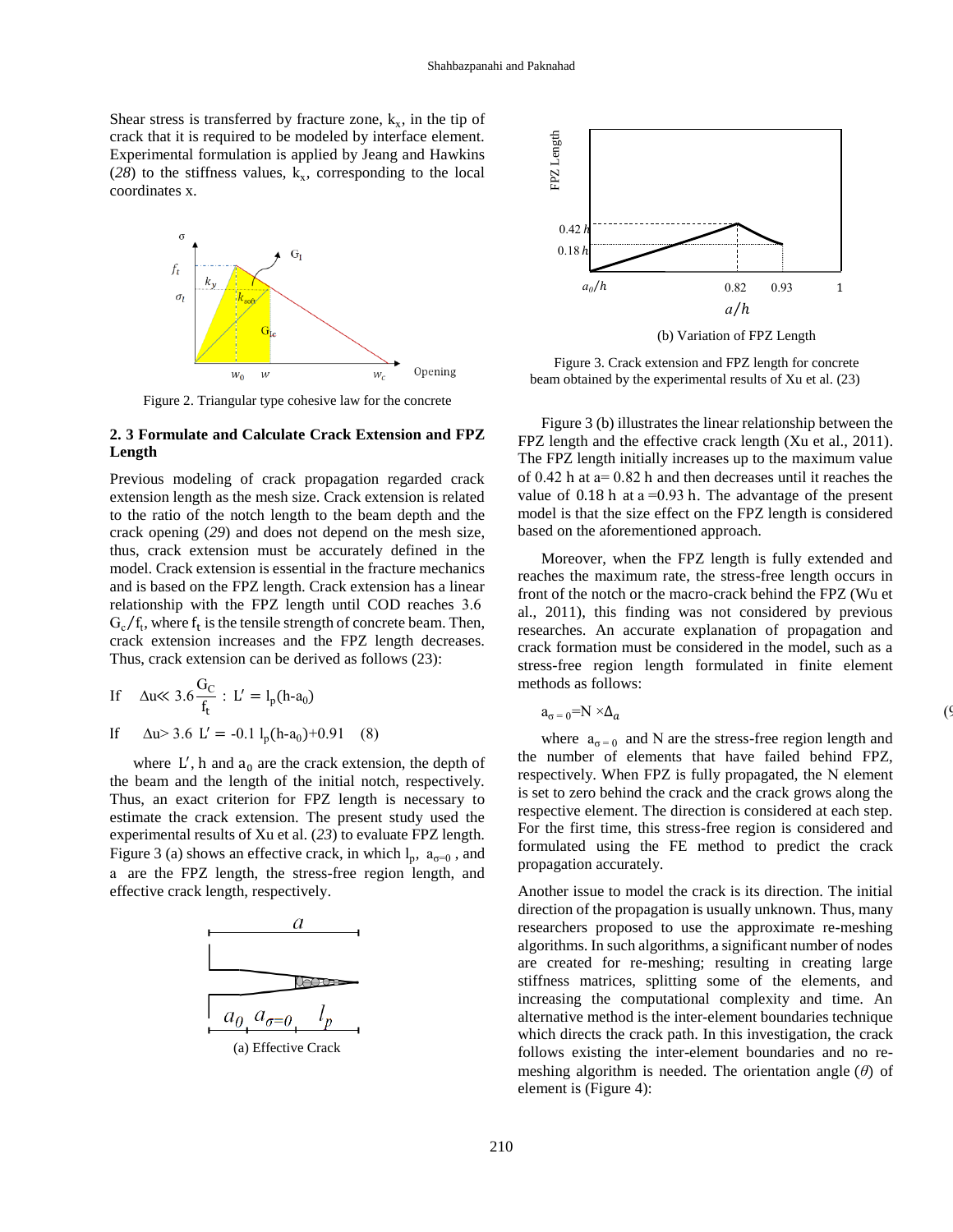$$
\cos \theta = \frac{y_3 y_1}{\sqrt{(x_3 - x_1)^2 + (y_3 - y_1)^2}}
$$
(10)

where  $x_l$  and  $y_l$  are the coordinates of the components node '1' and  $x_3$  and  $y_3$  are the coordinates of the components node '3'. In this investigation, the direction of the crack is implemented by a method in which the crack follows the existing inter-element borders. This method has a simple algorithm and there is no need for re-meshing. Crack propagation follows one of the inter-elements (AB) or (AC) paths where it is assumed that the crack will not stop and intersect the main element (Figure 4). There are two possible cases for the crack path; if the orientation angle  $(\theta)$ , is less than 45° , the growth path is AB, otherwise AC.

The stiffness matrix, the nodal forces and the displacements can be transformed in the local  $(x, y)$  system to the global system ( X,Y) by using the transformation matrix.

#### **3. Results and discussion**

This section provides an additional check for the accuracy of the DCZM compared with the previous experimental results and other numerical results on concrete beams. Two benchmark beams are simulated (16) by the ABAQUS software, which have been reported in the literature.

Figure 5 shows the tested plain, the four-point singleedge notched shear beam by Arrea and Ingraffea (*[30](#page-9-2)*). This beam was considered a benchmark for crack propagation analysis. The material properties of the concrete were 24,800 MPa for the Young's modulus, 0.18 for the Poisson's ratio, and 4 MPa for the tensile strength. The thickness of the beam was 152 mm, and the length of the initial notch was 82 mm. The parameter values of the fracture were  $G_c$ =150 N/m,  $w_c$  $= 0.135$  mm, and  $w_0 = 0.0001$  mm. The dimensions of the mesh elements should be fine in the area of the possible cracking to obtain the accurate results.



F 0.61 0.13 224 Initial notchН 458 61 397 61

Figure 5 Four-point single-edge notched shear beam

Figure 6 indicates the load versus the crack mouth sliding displacement curve by the ABAQUS software result, which were compared with the experimental results (*[30](#page-9-2)*), a model of Xie and Gerstle (*[31](#page-9-3)*). The beam was modeled by the ABAQUS software with 7,899 C3DBR elements (the average size was 1.5 mm  $\times$  1.5 mm). The figure shows that the peak loads were close to each other. The present numerical results were acceptable compared with that of the experimental envelope. The accuracy of the peak loads compared with modeled proposed by Xie and Gerstle (30) was 29.5%. In the softening zone after 60 kN, the present model showed better agreement in terms of the ductility observed in the experimental results than the proposed model by Xie and Gerstle (30). This may be due to the stress-free zone, the crack extension and the FPZ length in the tip of the notch was not considered in previous models such as modeled by Xie and Gerstle (30). In the elastic part, the cure rests on the mid-point of the previous experimental results (*[30](#page-9-2)*). The difference between the proposed model and the experimental result was inevitable because the behavior of concrete was assumed to be linear elastic in the fracture mechanics. However, in reality, concrete is nonlinear plastic.



Figure 6. Load-CMSD curves for shear beam

Figure 4. Two Possible cases for the direction of propagation

The peak loads had approximately 7.7% difference compared with the experimental load. After the peak load, the curve in the softening zone (up to 55 kN), which turned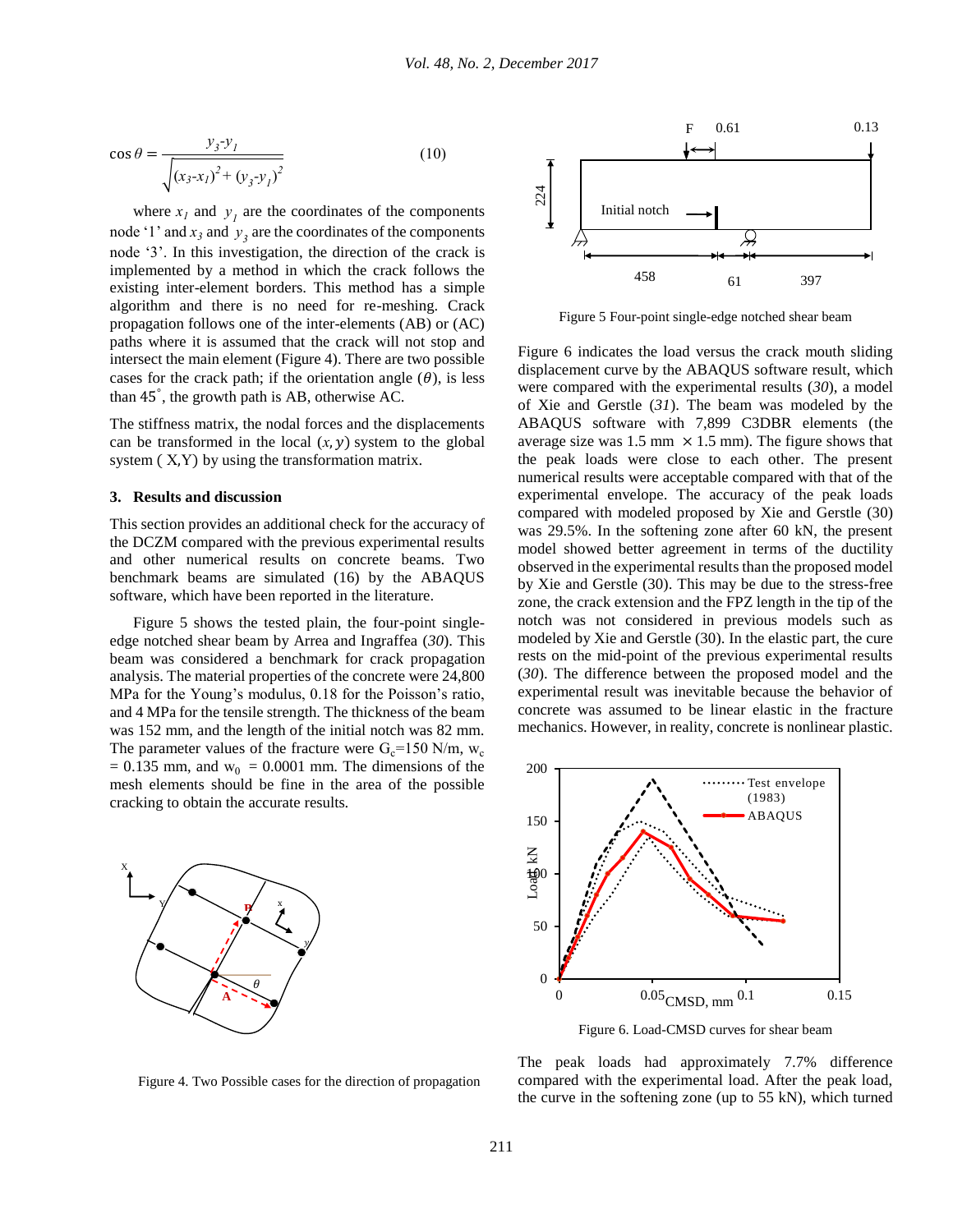slightly brittle, were closer to the experimental result than the numerical model (*[31](#page-9-3)*). In the softening zone after 55 kN, the present model showed better agreement in terms of the ductility observed in the experimental results than the previous studies. This finding is attributed to the fact that the stress-free zone at the tip of the notch was not considered in the modeling.

As shown in Figure 7, the results from the conventional VCCT and CCZM is performed without considering the variations of the FPZ length and the crack extension. It can be seen that the results do not agree with the experimental data and in the elastic zone, the stiffness of the beam in conventional VCCT and CCZM are more than in the experimental data. Also, the peak loads from the conventional VCCT and CCZM are larger than those of the experimental and proposed DCZM.

As shown in Figure 8, Mesh (a) had 864 elements [the element average size is 1.7 mm  $\times$  1.3 mm, with finer mesh  $(15 \text{ mm} \times 1.0 \text{ mm})$  at the initial notch area] and 324 interface elements. Mesh (b) had 1,026 elements [element average size is 1.5 mm  $\times$  1.0 mm, with finer mesh (1.4 mm  $\times$ 0. 9 mm) at the initial notch area] and 508 interface elements. Mesh (c) had 1,862 elements [the element average size is 1.2 mm  $\times$ 0.8 mm, with finer mesh (1.0 mm  $\times$  0.5 mm) at the initial notch area] and 875 interface elements. The approximate matching of the three curves demonstrates the independence of the model from the mesh size and shows that the model exhibited fast convergence. Although, the mesh size was changed in the model, no significant change in the peak load was observed.



Figure 8. Comparison between three meshes with the experimental results (29)

Figure 9 (a) shows the predicted crack path, which is compared with the results from the experimental test obtained [Figure 9 (b)]. The prediction of the crack path was close to the experimental results (up to 90%). The FPZ propagation elements are shown in red lines, while the stressfree elements are displayed in black. It should be noted that the crack path is smooth, although in this study the crack path is illustrated by unconventional lines. The tensile damage is defined from 0 to 0.1 in the ABAQUS software. The result showed that the maximum value of the damage parameter is  $0.407 > 0.1$ . Therefore, the tensile damage occurred near the notch and along red lines as shown in Figure 9 (a).



Figure 7.Comparisons of Load-CMOD curves for proposed DCZM, conventional VCCT and CCZM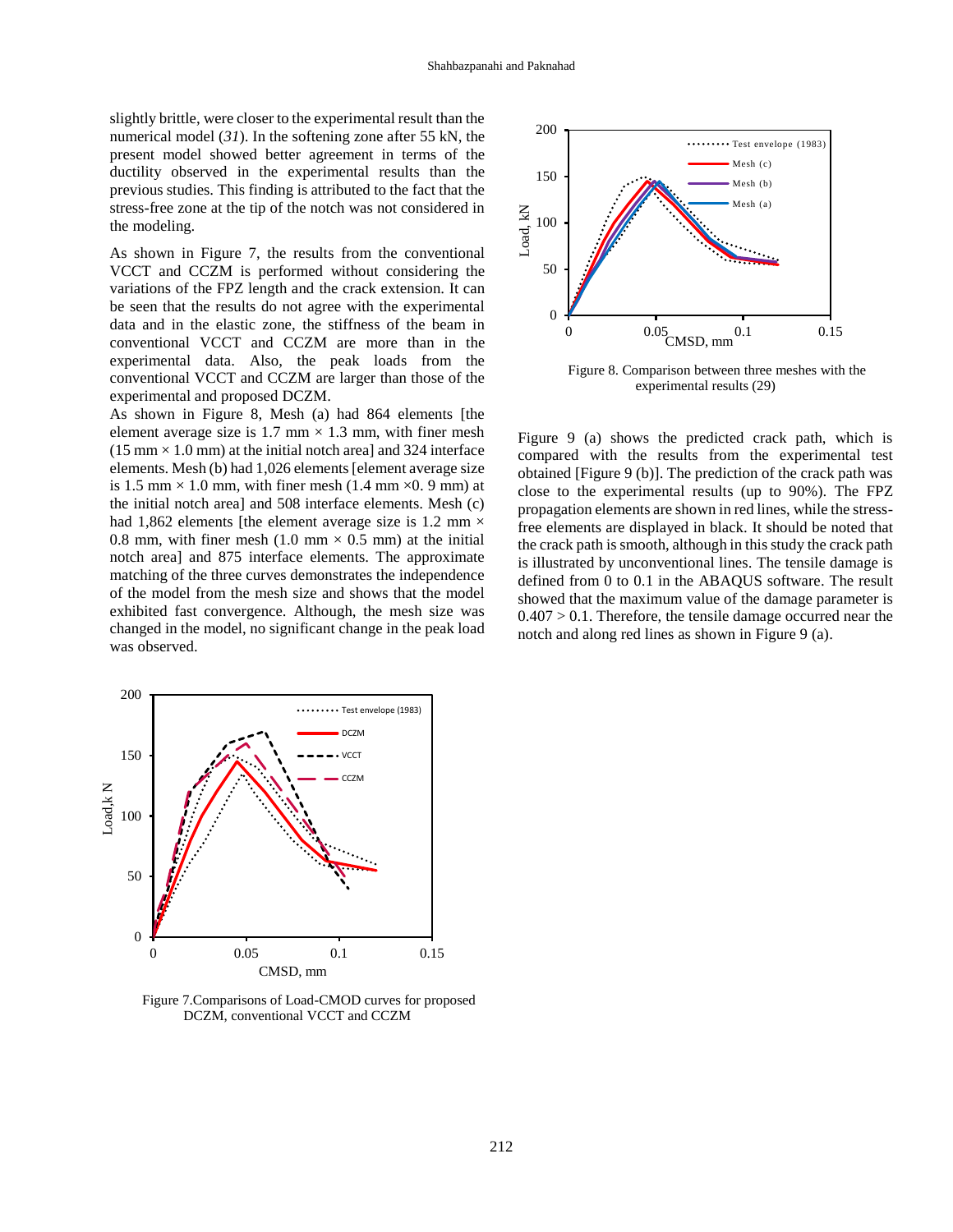

(a) Result of the ABAQUS software



(b) Test results (31)

Figure 9. Crack paths in the shear beam

 The second example was a reinforced concrete beam with simple supports (Figure 10), which was tested by Bresler and Scordelis (*[32](#page-9-4)*). This beam test, which was performed by Bresler and Scordelis (*[32](#page-9-4)*), has been widely used for validating nonlinear FE models to simulate the behavior of RC structures (*[33](#page-9-5)*). The geometry of the RC beam was 4,572 mm long and 305.8 mm thick. The material properties of the plastic were 24,000 MPa elastic modulus and 0.18 Poisson's ratio, whereas that of the steel were 200 GPa the elastic modulus, 0.3 the Poisson's ratio, 3,290 mm2 cross-sectional area, and 552 MPa yield strength. The tensile strength of the concrete was 2.8 MPa and COD was critical at 0.152 mm. The two-node truss element was used to model the steel bar with perfect plastic behavior. The beam was not reinforced with stirrups. The analysis considered plane stress, and half of the beam was simulated for modeling in the symmetrical condition (Figure 10).

The bond between the longitudinal bars and the concrete was assumed perfect. The load versus the deflection curve at the mid-span of the beam is compared with the experimental result (*[32](#page-9-4)*), and the analysis results of Arrea and Ingraffea (*[30](#page-9-2)*), as shown in Figure 11. The beam was modeled by the ABAQUS software with 4,814 C3DBR S4R elements (the average size was 1.7 mm  $\times$  1.7 mm  $\times$  1.7 mm).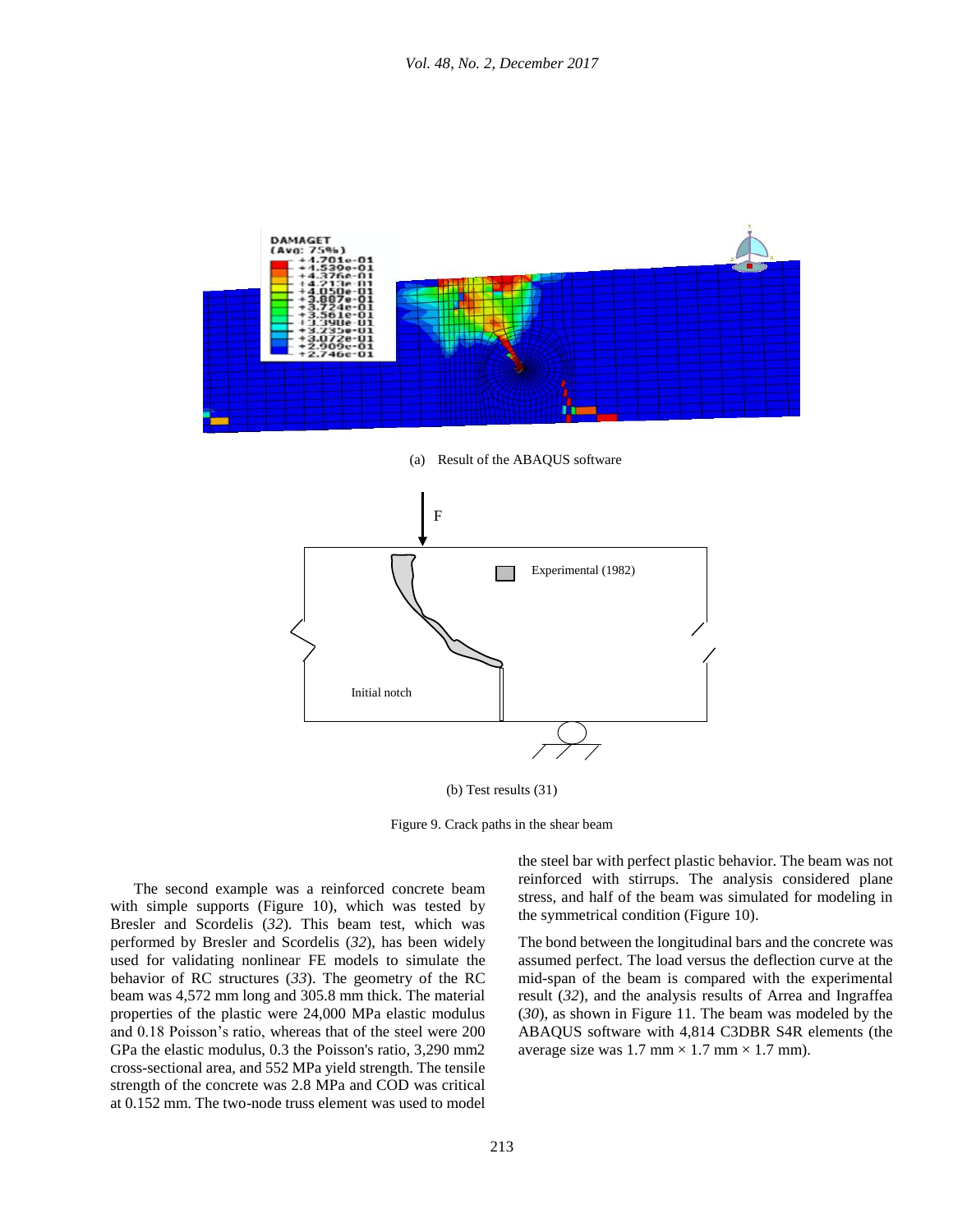

Figure 11. Comparison of load-deflection at the mid-span The stiffness in the present study was slightly higher than that in the experimental observation (approximately 10%). This error may be acceptable because the crushing, nonlinear behavior of the concrete and the plastic deformation were neglected in the fracture mechanics. The accuracy of the displacement in the present study compared with modeled by Arrea and Ingraffea (*[30](#page-9-2)*) is 15.9% at the same load of 300 kN.

 Figure 12(a) shows the crack paths in the present study. Figure 12(b) shows the crack patterns at a load of 285 kN in the experimental study (*[32](#page-9-4)*). Flexural cracks occur under the initial load. The effective crack length was 10.2 mm at 54 kN load in the vicinity of the mid-span and 262.7 mm at 100 kN load. Shear crack started at approximately 170 kN load at the support and expanded upward as the load increased.

 The experimental model shows 13 cracks, including the flexural and shear cracks. These cracks incline toward the load, except for the first crack. A total of 14 cracks were predicted in the present model, in which the 2 cracks near the mid-span did not detour. Given that the single-active-crack mode strategy was used to simulate multiple cracks as proposed by Shi et al. (*[7](#page-8-6)*), the results showed that the predicted crack patterns were close. Therefore, the model presented in this study showed acceptable similarity to the previous experimental results.

# **4. Conclusion**

In this study fracture mechanics is implemented to model cracks propagation with strain softening behavior in concrete beam. The cohesive zone model is used by the finite element method to model the Mode I fracture of the concrete beam. A nonlinear spring is proposed to be placed between interfacial node pairs to model the crack propagation. As a function of opening in the softening part, strain energy release rates for Mode I can be calculated at the same time. Two benchmark beams are simulated by the ABAQUS software for the accuracy of the cohesive zone model. It is observed that the cohesive zone model is robust, accurate and it is able to model the crack growth in the concrete beam. The prediction of the crack path was close to the experimental result (up to 90%). The peak loads had approximately 7.7% difference compared with the previous experimental load. The difference between the displacements in the present study compared with the previous model at the same load is 15.9%. The simulation results are close to the available experimental results. This model improves the result of the analysis of discrete crack propagation.





(b) Crack predicted by test result (33)

Figure 12. Crack predicted at 285 kN load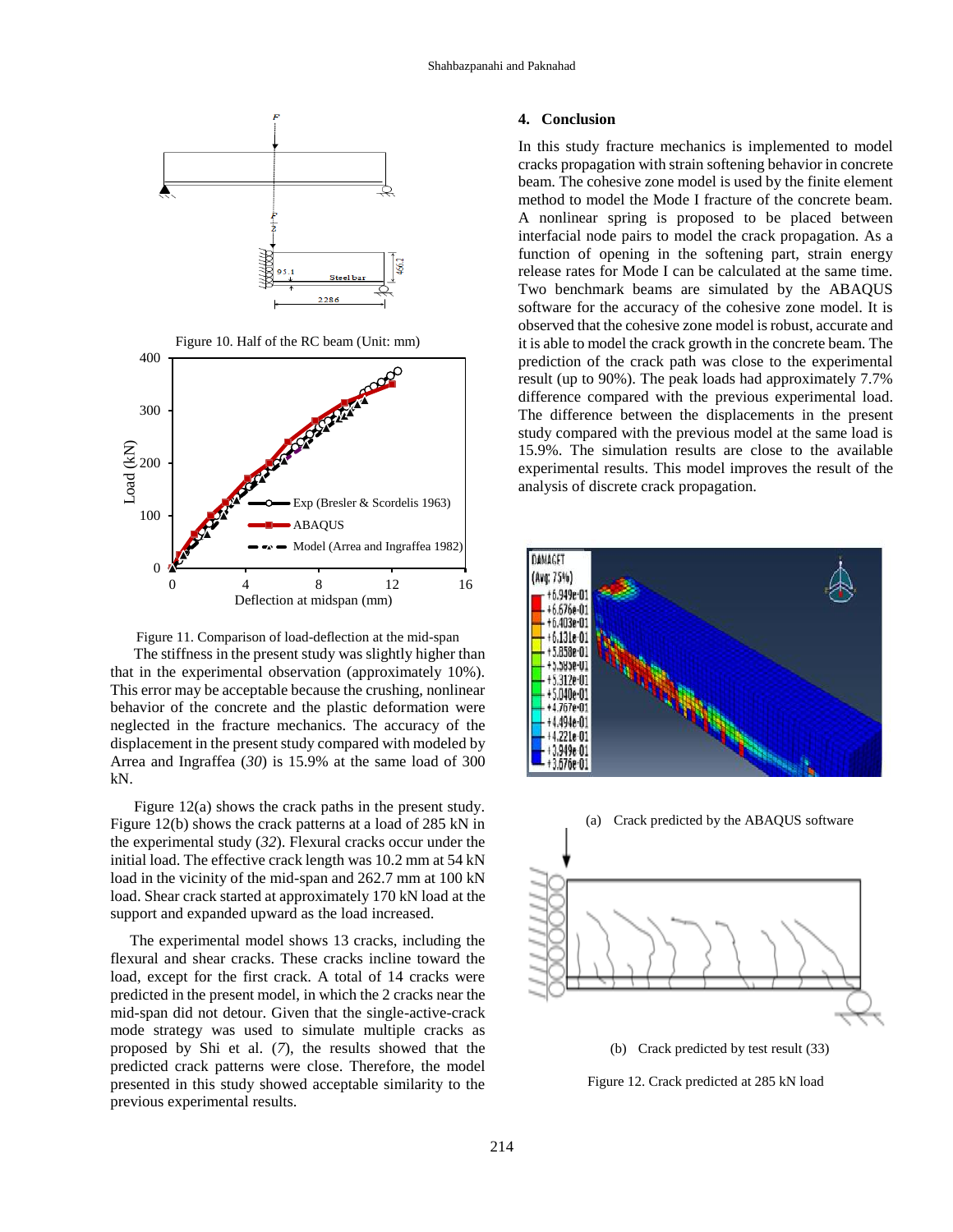# **5. References**

- <span id="page-8-0"></span>[1] Shahbazpanahi, S., Kamgar, A., 2015, A novel numerical model of debonding of FRP-plated concrete beam. Journal of the Chinese Institute of Engineers, 8, 24-32.
- <span id="page-8-1"></span>[2] Shahbazpanahi, S.; Hejazi, F.; Paknahad, M.; Rahimipour, A.; Nassimi, M. R., 2018,Modeling crack propagation in RC beam–column joints. *Tehnički Vjesnik - Tehnical Gazette,* In Press.
- <span id="page-8-2"></span>[3] Shi, Z. Crack analysis in stuctural concrete, theory and aplication; Butterworth-Heinemann: Burlington, USA, 2009.
- <span id="page-8-3"></span>[4] Esfahani, M. R., 2007, Fracture mechanics of concrete, Tehran Polytechnic press: Tehran Iran.
- <span id="page-8-4"></span>[5] Shahbazpanahi, S.,2017, Mechanical analysis of a shearcracked RC beam. Acta Scientiarum. Technology **,** 39 (3), 285-290.
- <span id="page-8-5"></span>[6] Kaplan, M. E., 1961, Crack propagation and the fracture concrete. ACI Journal, 58 (5), 591- 610.
- <span id="page-8-6"></span>[7] Shi, Z., Ohtsu, M., Suzuki, M., Hibino, Y., 2001, Numerical analysis of multiple cracks in concrete using the discrete approach. J. Struct. Eng., 127 (9), 1085-1091.
- <span id="page-8-7"></span>[8] Shahbazpanahi, S., Ali, A. A. A., Aznieta, F. N., Kamgar, A., Farzadnia, N., 2013, A simple and practical model for FRPreinforced cracked beam. European Journal of Environmental and Civil Engineering, 18(3), 293-306.
- <span id="page-8-8"></span>[9] Kiranea, K., Bazant, Z., 2015, Size effect in Paris law for quasibrittle materials analyzed by themicroplane constitutive model M7. Mechanics Research Communications, 60-64.
- <span id="page-8-9"></span>[10] Dong, W., Yang, D., Kastiukas, G., Zhang, B., 2016, Experimental and numerical investigations on fracture process zone of rock-concrete interface. Fatigue and Fracture of Engineering Materials and Structures, 40(5), 820-835.
- <span id="page-8-10"></span>[11] Ouzaa , K., Benmansour, M. B., 2014, Cracks in continuously reinforced concrete pavement. Arabian Journal for Science and Engineering, 39, 8593-8608.
- <span id="page-8-11"></span>[12] Shahbazpanahi, S., Ali, A. A. A., Aznieta, F. N., Kamkar, A., Farzadnia, N., 2013, Modelling of the fracture process zone to improve the crack propagation criterion in concrete. Journal of the South African Institution of Civil Engineering, 55 (3), 2- 9.
- <span id="page-8-12"></span>[13] Biscaia, H. C., Chastre, C., Silva, M. A. G., 2014, Linear and nonlinear analysis of bond-slip models for interfaces between FRP composites and concrete. Composites: Part B, 45, 1554- 1568.
- <span id="page-8-13"></span>[14] Hillerborg, A., Modeer, M., Petersson, P. E., 1976, Analysis of crack formation and crack growth in concrete by means of

mechanics and finite element. Cement and Concrete Research, 6, 773-782.

- <span id="page-8-14"></span>[15] Dong, W., Wu, Z., Zhou, X., Dong , L., Kastiukas, G. FPZ evolution of mixed mode fracture in concrete: Experimental and numerical. Engineering Failure Analysis 2017, 75.
- <span id="page-8-15"></span>[16] Shahbazpanahi, S., Ali, a. a. a., Aznieta, F., Kamgar, A., Farzadnia, N., 2012, A simple method to model crack propagation in concrete. Constructii Journa, 13 (1), 41-50.
- <span id="page-8-16"></span>[17] Yang, Z. J., Liu, G., 2008, Towards fully automatic modelling of the fracture process in quasi-brittle and ductile materials: a unified crack growth criterion. Journal of Zhejiang university science, 9 (7), 1862-1775.
- <span id="page-8-17"></span>[18] Dugdale, D. S., 1960, Yielding of steel sheets containing slits. J Mech Phys Solid, 8 (2), 100-104.
- <span id="page-8-18"></span>[19] Shahbazpanahi, S., Abang, A. A., Aznieta, F., Kamgar, A., Farzadnai, N. A, 2014, Theoretical method for fracture resistance of shear strengthened RC beams with FRP, 39(5), 3591-3597.
- <span id="page-8-19"></span>[20] Palmieri, V., Lorenzis, L. D., 2014, Multiscale modeling of concrete and of the FRP-concrete interface. Engineering Fracture Mechanics, 131, 150-175.
- <span id="page-8-20"></span>[21] Said, A. M., Nehdi, M. L., 2004,Use of FRP for RC frames in seismic zones:Part I. Evaluation of FRP beam-column joint rehabilitation techniques. Applied Composite Materials, 11, 205-226.
- <span id="page-8-21"></span>[22] Xie, D., Waas, A. M., 2006, Discrete cohesive zone model for mixed-mode fracture using finite element analysis. Engineering Fracture Mechanics, 73 (13), 1783-1796.
- <span id="page-8-22"></span>[23] Xu, F., Wu, Z., Zheng, J., Zhao, Y., Liu, K., 2011, Crack extension resistance curve of concrete considering variation of FPZ length. J. Mate. Civ. Eng., ASCE, 23 (5), 703-710.
- <span id="page-8-23"></span>[24] Simon, K. M., Kishen,. A, 2017, Multiscale approach for modeling fatigue crack growth in concrete. International Journal of Fatigue, 98, 1-13.
- <span id="page-8-24"></span>[25] Shokrieh, M. M., Rajabpour-Shirazi, H., Heidari-Rarani, M., Haghpanahi, M., 2012, Simulation of mode I delamination propagation in multidirectional composites with R-curve effects using VCCT method. Computational Materials Science, 65, 66-73.
- <span id="page-8-25"></span>[26] Xie, D., Salvi, A. G., Sun, C., Waas, A. M., Caliskan, A. I., 2006, Discrete Cohesive Zone Model to Simulate Static Fracture in 2D Triaxially Braided Carbon Fiber Composites. Journal of Composite Materials 2006, 40(22), 2025- 2046.
- <span id="page-8-26"></span>[27] Xie, D., Biggers, S. B. J., 2006, Progressive crack growth analysis using interface element based on the virtual crack